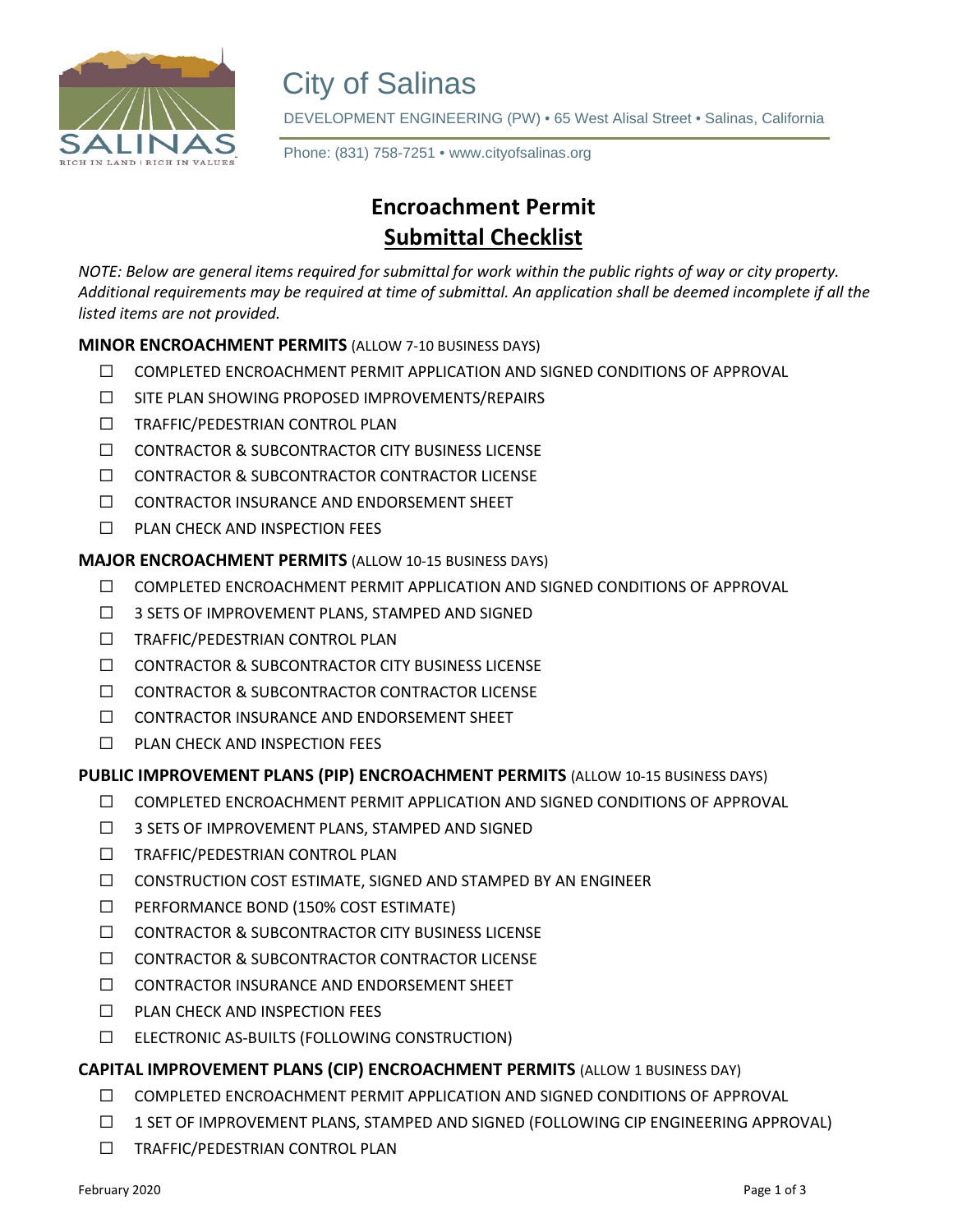⃣ ELECTRONIC AS-BUILTS (FOLLOWING CONSTRUCTION)

### **50/50 PROGRAM ENCROACHMENT PERMITS** (ALLOW 3-5 BUSINESS DAYS)

- $\Box$  COMPLETED ENCROACHMENT PERMIT APPLICATION AND SIGNED CONDITIONS OF APPROVAL
- ⃣ SITE PLAN SHOWING PROPOSED IMPROVEMENTS/REPAIRS
- ⃣ TRAFFIC/PEDESTRIAN CONTROL PLAN
- ⃣ SIGNED BID AWARD
- ⃣ SIGNED HOLD HARMLESS AGREEMENT
- ⃣ CONTRACTOR CITY BUSINESS LICENSE
- □ CONTRACTOR LICENSE
- ⃣ CONTRACTOR INSURANCE AND ENDORSEMENT SHEET

**FIBER ENCROACHMENT PERMITS** (ALLOW 10-15 BUSINESS DAYS)

- ⃣ COMPLETED ENCROACHMENT PERMIT APPLICATION AND SIGNED CONDITIONS OF APPROVAL
- $\Box$  1<sup>ST</sup> SUBMITTAL SET IMPROVEMENT PLANS, STAMPED AND SIGNED AND ELECTRONIC COPY
- ⃣ SUBSEQUENT SUBMITTALS ELECTRONIC IMPROVEMENT PLANS
- ⃣ FINAL SUBMITTAL 3 SETS OF IMPROVEMENTS PLANS, STAMPED AND SIGNED (FOLLOWING APPROVAL)
- ⃣ TRAFFIC/PEDESTRIAN CONTROL PLAN
- ⃣ CONTRACTOR & SUBCONTRACTOR CITY BUSINESS LICENSE
- □ CONTRACTOR & SUBCONTRACTOR CONTRACTOR LICENSE
- ⃣ CONTRACTOR INSURANCE AND ENDORSEMENT SHEET
- ⃣ DIG ONCE NOTIFICATION (FOLLOWING APPROVAL)
- ⃣ PLAN CHECK AND INSPECTION FEES

# **SMALL CELL, CITY OWNED POLES (LUMINAIRES) ENCROACHMENT PERMITS** (PER FCC SHOT CLOCK)

- ⃣ RESERVATION (TIER 1-3) COMPLETED
- $\Box$  COMPLETED ENCROACHMENT PERMIT APPLICATION AND SIGNED CONDITIONS OF APPROVAL
- ⃣ PHOTO SIMULATION
- ⃣ SITE PLAN AND ELEVATIONS, STAMPED AND SIGNED
- ⃣ ELECTRICAL PLANS, STAMPED AND SIGNED
- ⃣ STRUCTURAL CALCULATIONS, STAMPED AND SIGNED
- ⃣ CERTIFICATION LETTER
- ⃣ MANUFACTURER SPECIFICATIONS
- □ RADIO FREQUENCY STUDY
- ⃣ TRAFFIC/PEDESTRIAN CONTROL PLAN
- $\Box$  1<sup>ST</sup> SUBMITTAL 3 SETS OF IMPROVEMENT PLANS, STAMPED AND SIGNED AND ELECTRONIC COPY
- ⃣ SUBSEQUENT SUBMITTALS ELECTRONIC IMPROVEMENT PLANS
- ⃣ FINAL SUBMITTAL 3 SETS OF IMPROVEMENTS PLANS, STAMPED AND SIGNED (FOLLOWING APPROVAL)
- ⃣ COPY OF SMALL WIRELESS FACILITIES AGREEMENT
- ⃣ SIGNED HOLD HARMLESS AGREEMENT
- ⃣ CONTRACTOR & SUBCONTRACTOR CITY BUSINESS LICENSE
- □ CONTRACTOR & SUBCONTRACTOR CONTRACTOR LICENSE
- ⃣ CONTRACTOR INSURANCE AND ENDORSEMENT SHEET
- ⃣ SMALL WIRELESS FACILITIES APPLICATION, INSPECTION AND ANNUAL MONITORING FEE